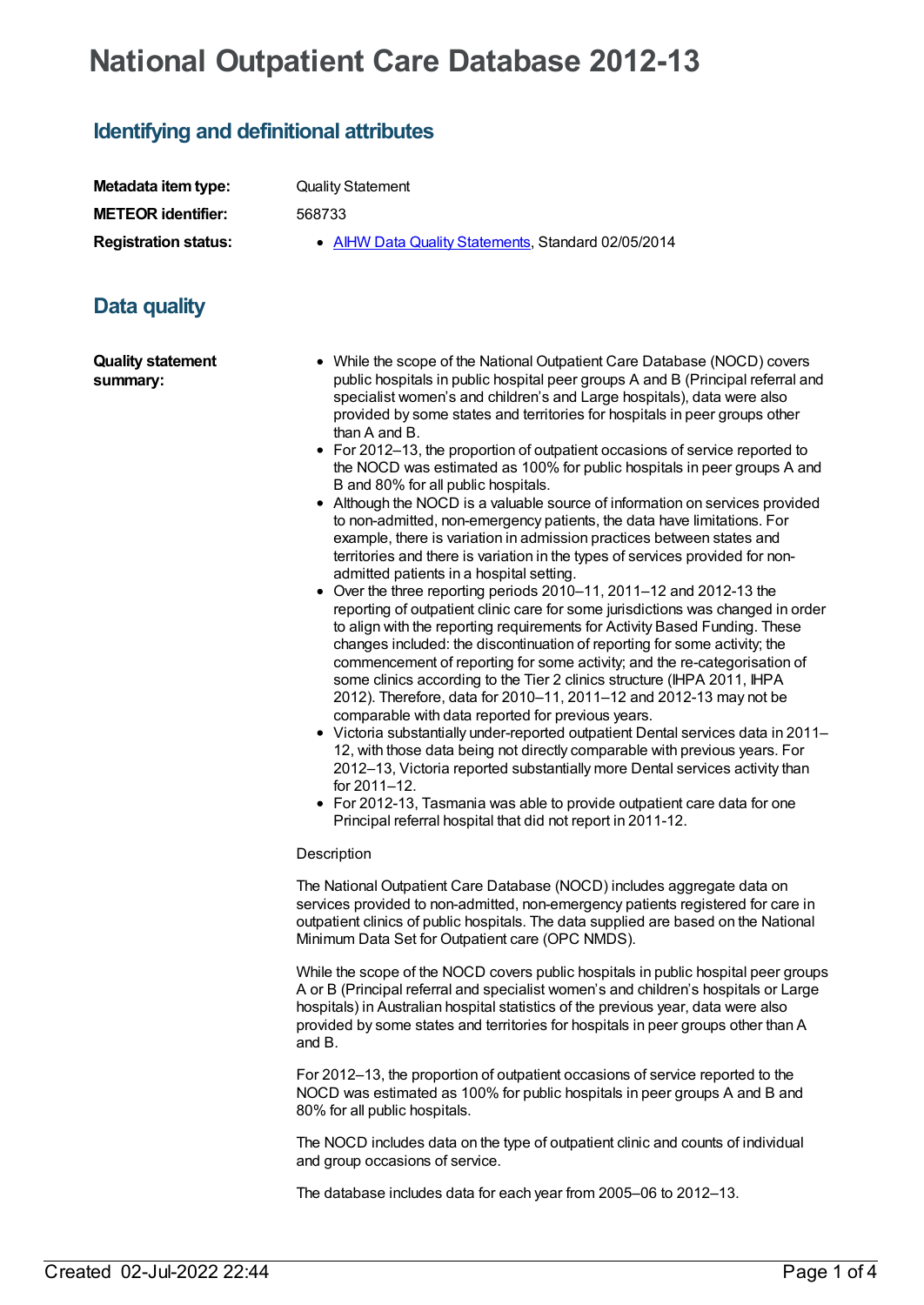| Institutional environment: | The Australian Institute of Health and Welfare (AIHW) is a major national agency set<br>up by the Australian Government under the Australian Institute of Health and<br>Welfare Act 1987 to provide reliable, regular and relevant information and statistics<br>on Australia's health and welfare. It is an independent statutory authority<br>established in 1987, governed by a management board, and accountable to the<br>Australian Parliament through the Health and Ageing portfolio. |
|----------------------------|-----------------------------------------------------------------------------------------------------------------------------------------------------------------------------------------------------------------------------------------------------------------------------------------------------------------------------------------------------------------------------------------------------------------------------------------------------------------------------------------------|
|                            | The AIHW aims to improve the health and wellbeing of Australians through better<br>health and welfare information and statistics. It collects and reports information on a<br>wide range of topics and issues, ranging from health and welfare expenditure,<br>hospitals, disease and injury, and mental health, to ageing, homelessness,<br>disability and child protection.                                                                                                                 |
|                            | The Institute also plays a role in developing and maintaining national metadata<br>standards. This work contributes to improving the quality and consistency of<br>national health and welfare statistics. The Institute works closely with governments<br>and non-government organisations to achieve greater adherence to these<br>standards in administrative data collections to promote national consistency and<br>comparability of data and reporting.                                 |
|                            | One of the main functions of the AIHW is to work with the states and territories to<br>improve the quality of administrative data and, where possible, to compile national<br>datasets based on data from each jurisdiction, to analyse these datasets and<br>disseminate information and statistics.                                                                                                                                                                                         |
|                            | The Australian Institute of Health and Welfare Act 1987, in conjunction with<br>compliance to the Privacy Act 1988, (Commonwealth) ensures that the data<br>collections managed by the AIHW are kept securely and under the strictest<br>conditions with respect to privacy and confidentiality.                                                                                                                                                                                              |
|                            | For further information see the AIHW website www.aihw.gov.au                                                                                                                                                                                                                                                                                                                                                                                                                                  |
|                            | Data for the NOCD were supplied to the AIHW by state and territory health<br>authorities under the terms of the National Health Information Agreement (see the<br>following link).                                                                                                                                                                                                                                                                                                            |
|                            | /content/index.phtml/itemld/182135                                                                                                                                                                                                                                                                                                                                                                                                                                                            |
|                            | The state and territory health authorities received these data from public hospitals.<br>States and territories use these data for service planning, monitoring and internal<br>and public reporting. Hospitals may be required to provide data to states and<br>territories through a variety of administrative arrangements, contractual<br>requirements or legislation.                                                                                                                    |
| <b>Timeliness:</b>         | The reference period for this data set is 2012-13. The data set includes records for<br>Outpatient care occasions of service provided between 1 July 2012 and 30 June<br>2013.                                                                                                                                                                                                                                                                                                                |
|                            | The agreed date for supply of a first version of data (based on best efforts) was 30<br>November 2013. Four states and territories provided a first version of the data to<br>the AIHW by the end of November 2013 and all had provided their first data by 24<br>December 2013. All states had provided final data by 17 February 2014. The data<br>were reported on 30 April 2014.                                                                                                          |
| <b>Accessibility:</b>      | The AIHW provides a variety of products that draw upon the NOCD.                                                                                                                                                                                                                                                                                                                                                                                                                              |
|                            | The Australian hospital statistics suite of products with associated Excel tables<br>may be accessed on the AIHW website http://www.aihw.gov.au/hospitals/                                                                                                                                                                                                                                                                                                                                    |
| Interpretability:          | Metadata information for the OPC NMDS are published in the AIHW's online<br>metadata repository—METeOR, and the National health data dictionary.                                                                                                                                                                                                                                                                                                                                              |
|                            | METeOR and the National health data dictionary can be accessed on the AIHW<br>website:                                                                                                                                                                                                                                                                                                                                                                                                        |
|                            | /content/index.phtml/itemld/181162                                                                                                                                                                                                                                                                                                                                                                                                                                                            |
|                            | http://www.aihw.gov.au/publication-detail/?id=6442468385                                                                                                                                                                                                                                                                                                                                                                                                                                      |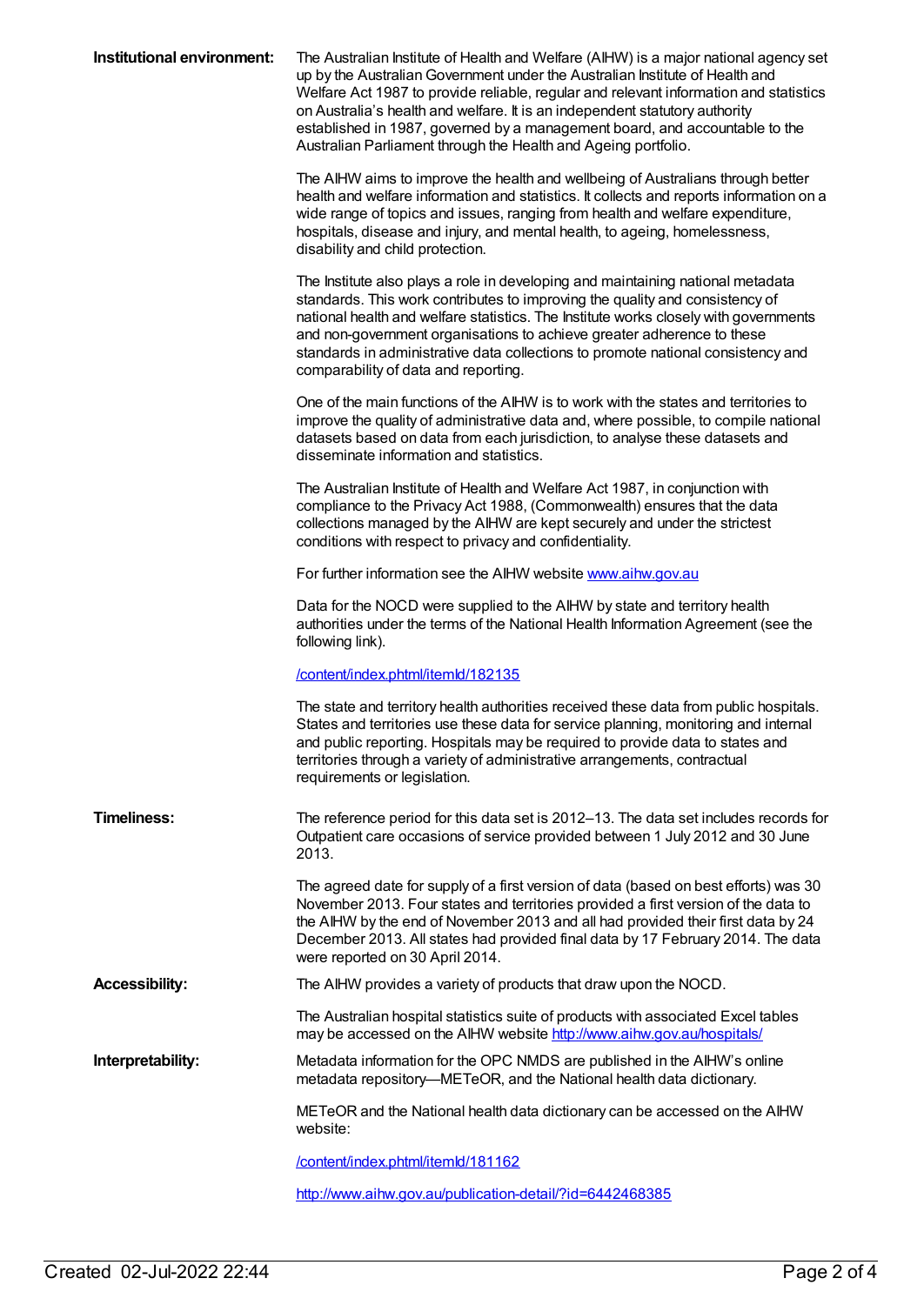| <b>Relevance:</b> | The NOCD provides information for services provided to non-admitted, non-<br>emergency patients registered for care in outpatient clinics of public hospitals that<br>were classified as either peer group A or B (Principal referral and specialist<br>women's and children's hospitals or Large hospitals). Data were also provided by<br>some states and territories for hospitals that were not classified as either peer<br>group A or B hospitals.                                                                                                                                                                                                                                                                                                                                                                                                                                                                                                                                                                                                                                                                                                                                                                  |
|-------------------|---------------------------------------------------------------------------------------------------------------------------------------------------------------------------------------------------------------------------------------------------------------------------------------------------------------------------------------------------------------------------------------------------------------------------------------------------------------------------------------------------------------------------------------------------------------------------------------------------------------------------------------------------------------------------------------------------------------------------------------------------------------------------------------------------------------------------------------------------------------------------------------------------------------------------------------------------------------------------------------------------------------------------------------------------------------------------------------------------------------------------------------------------------------------------------------------------------------------------|
|                   | The data in the NOCD are not necessarily representative of the hospitals not<br>included in the NOCD. Hospitals not included do not necessarily have outpatient<br>clinics that are equivalent to those in hospitals in peer groups A and B.                                                                                                                                                                                                                                                                                                                                                                                                                                                                                                                                                                                                                                                                                                                                                                                                                                                                                                                                                                              |
|                   | Although the NOCD is a valuable source of information on services provided to<br>non-admitted, non-emergency patients, the data have limitations. For example,<br>there is variation in admission practices between states and territories, which<br>results in some activity reported to the NOCD in some jurisdictions reported to the<br>National Hospital Morbidity Database in other jurisdictions. There is variation in the<br>types of services provided for non-admitted patients in a hospital setting.                                                                                                                                                                                                                                                                                                                                                                                                                                                                                                                                                                                                                                                                                                         |
| <b>Accuracy:</b>  | States and territories are primarily responsible for the quality of the data they<br>provide. However, the AIHW undertakes extensive validations on receipt of data.<br>Data are checked for valid values, logical consistency and historical consistency.<br>Where possible, data in individual data sets are checked with data from other data<br>sets. Potential errors are queried with jurisdictions, and corrections and<br>resubmissions may be made in response to these edit queries. The AIHW does not<br>adjust data to account for possible data errors or missing or incorrect values,<br>except as stated.                                                                                                                                                                                                                                                                                                                                                                                                                                                                                                                                                                                                  |
|                   | States and territories may differ in the extent to which outpatient services are<br>provided in non-hospital settings (such as community health centres) which are<br>beyond the scope of the NOCD.                                                                                                                                                                                                                                                                                                                                                                                                                                                                                                                                                                                                                                                                                                                                                                                                                                                                                                                                                                                                                       |
|                   | Although there are national standards for data on outpatient care, statistics may be<br>affected by state and territory variations in admission practices, and in the<br>allocation of outpatient services to clinics.                                                                                                                                                                                                                                                                                                                                                                                                                                                                                                                                                                                                                                                                                                                                                                                                                                                                                                                                                                                                    |
|                   | For Western Australia, counts of outpatient group sessions reported to the NOCD<br>reflect the number of individuals who attended group sessions. The data for<br>Western Australian group sessions are therefore not directly comparable with the<br>data provided for group sessions presented for other states and territories.                                                                                                                                                                                                                                                                                                                                                                                                                                                                                                                                                                                                                                                                                                                                                                                                                                                                                        |
| <b>Coherence:</b> | The NOCD includes data for each year from 2005-06 to 2012-13                                                                                                                                                                                                                                                                                                                                                                                                                                                                                                                                                                                                                                                                                                                                                                                                                                                                                                                                                                                                                                                                                                                                                              |
|                   | The data reported to the NOCD is consistent with the numbers of outpatient<br>occasions of services reported to the NPHED for the same reference year. For<br>2012–13, the proportion of outpatient occasions of service reported to the NOCD<br>was estimated as 100% for public hospitals in peer groups A and B and 80% for all<br>public hospitals.                                                                                                                                                                                                                                                                                                                                                                                                                                                                                                                                                                                                                                                                                                                                                                                                                                                                   |
|                   | Time series presentations may be affected by changes in the number of hospitals<br>reported to the collection, changes in coverage and changes in clinic<br>categorisation:                                                                                                                                                                                                                                                                                                                                                                                                                                                                                                                                                                                                                                                                                                                                                                                                                                                                                                                                                                                                                                               |
|                   | • The number of hospitals in peer groups A and B included in the NOCD<br>increased from 120 in 2005-06 to 122 in 2012-13.<br>• Over the three reporting periods 2010-11, 2011-12 and 2012-13, the<br>reporting of outpatient clinic care for some jurisdictions was changed in order<br>to align with the reporting requirements for Activity Based Funding. These<br>changes included: the discontinuation of reporting for some activity; the<br>commencement of reporting for some activity; the re-mapping of some clinics<br>by states and territories according to the Tier 2 clinics structure (IHPA 2011,<br>IHPA 2012), with consequential changes in activity counts against clinic<br>types. Therefore, data for 2010-11, 2011-12 and 2012-13 may not be<br>comparable with data reported for previous years.<br>• Victoria substantially under-reported outpatient Dental services data in 2011-<br>12, with those data being not directly comparable with previous years. For<br>2012-13, Victoria reported substantially more Dental services activity than<br>for 2011-12.<br>• For 2012-13, Tasmania provided outpatient care data for one Principal<br>referral hospital that did not report in 2011-12. |